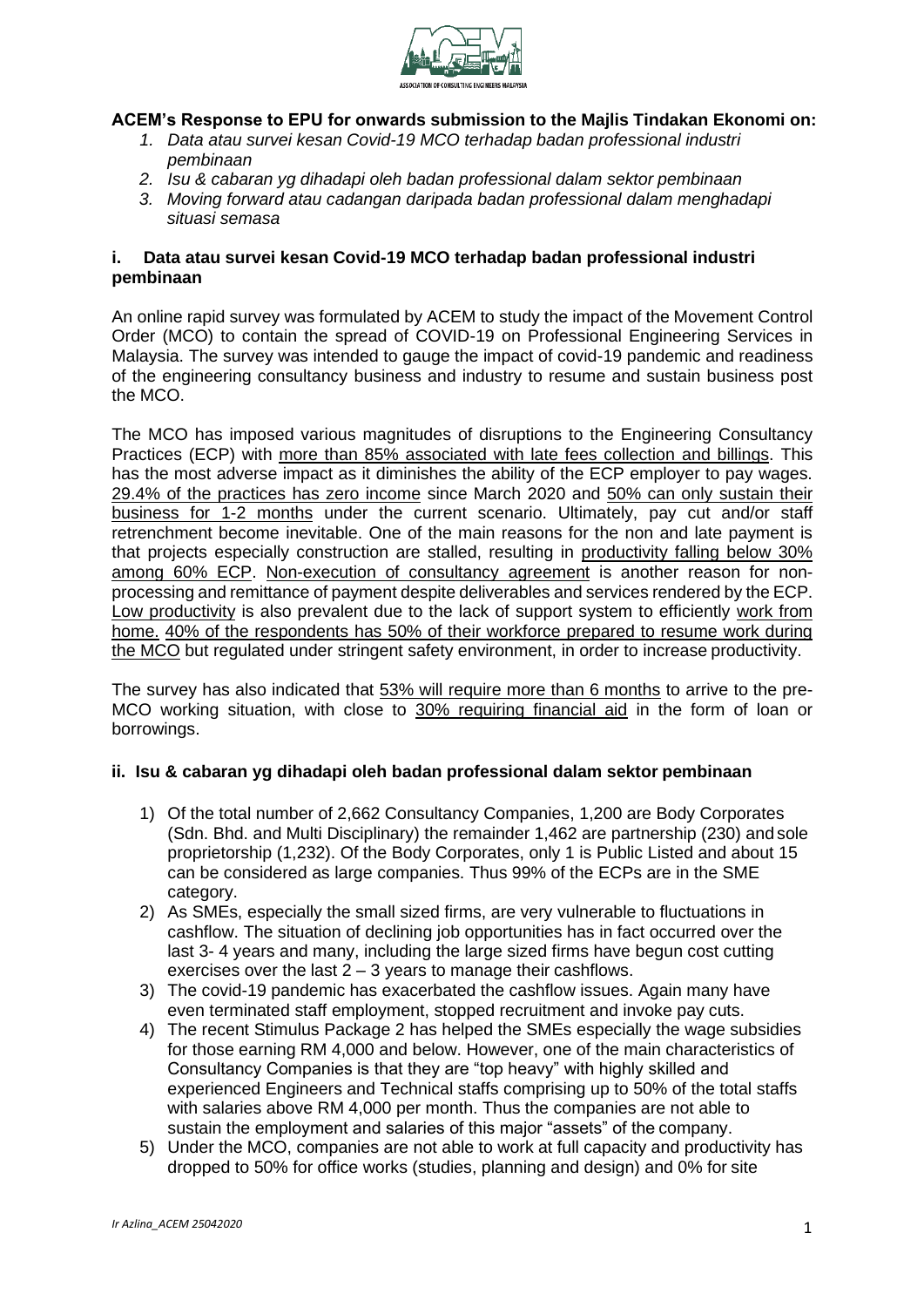construction supervision. This has a severe impact on cashflows as no claims could be submitted if there are no deliverables and no work done on site. And overheads still have to be paid for.

- 6) The recent relaxation to revitalise the construction industry appears to focus on the construction activities only. The is another aspect of the industry that is substantial and important and this is the studies, planning and design. This works need to continue for projects to be tender-ready and implemented soonest when budgets are available. This in fact is the critical aspect of to spur and sustain economic revitalisation.
- 7) The G1 and G2 small contractors are allowed to resume work on the principle that they need to work to get income. The same should apply for the Consultancy Companies by allowing them to proceed with office-based studies, planning and design of projects in the pipeline. The SoP established by the relevant Ministries would ensure controls on the covid-19 management.

### **ii. Moving forward atau cadangan daripada badan professional dalam menghadapi situasi semasa**

ACEM would like to recommend the following post-MCO economic recovery measures based on the feedback from the survey

- Reduction of corporate & individual tax was recommended by 86.8% respondents;
- Waiver or reduction of SST or Retention of part of SST payment (58.8%);
- Wage subsidy for all employees for 6 months with 40-60% being rate of subsidy;
- To subsidize EPF employer's contribution rate (subsidy of 5-7%);
- Full exemption from contributing to EIS and SOCSO until December 2020;
- Provide interest-free financial loan to qualified ECP (72.1% respondents);

Moving forward, the Government should also consider to

- Award non-physical projects e.g techno-feasibility studies of infrastructure or facilities especially those with RFP already floated in the last 24 months;
- Encourage more Private Public Funded projects with better returns on the private sector's investment to encourage participations;
- Resume partial opening and ultimately full opening of construction sites especially those advanced in progress;
- Some projects to be brought forward through stimulus packages (eg public health related projects; infrastructure & communications);
- Create more tourism related project such as improved infrastructure and upgrading of tourist destinations as well as better transportation modes to these destinations.

As working offline/online will be the new norm; it is critical to establish dependable facilities for such purposes. This will entail upgrading of the IT and telecommunication infrastructure at the national's level. ECP will equally encourage to support work from home (WFH) deliverables and create new targets (KPI) for WFH and what will be of urgent need is to upgrade into better network / cloud-based system for data transfer and savings within controlled environment.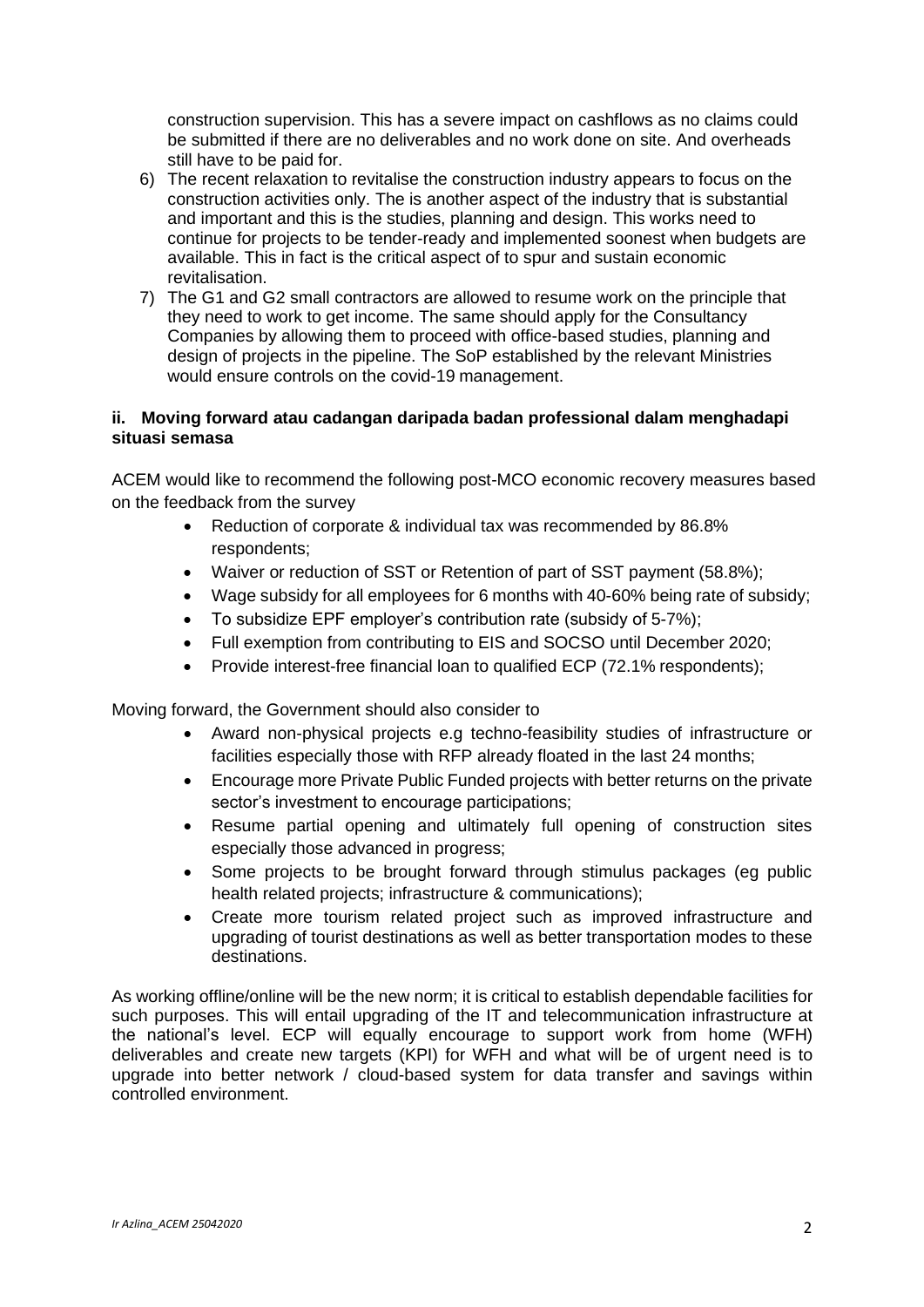**ACEM has also submitted feedback and suggestions that are also relevant feedbacks to EAC as follows:**

### **1. ACEM Feedback to MITI 24/04/2020**

### **A. Post-MCO Economic Recovery Measures**

- i) Reduce Costs Of Doing Business/ Easing Cash Flow
	- Immediate release of all claims made prior to MCO
	- Faster process and procedures for tender evaluation, awards and project progress payment
	- Faster signing of Memorandum of Agreement
	- Increased opportunities for studies, planning and design works
	- Reduction of corporate tax
	- Retention of part of SST payment
	- Provide interest-free loan to qualified ECP
	- Flexible repayment terms for existing loans
	- Flexible terms and conditions for loans to respond to the economic situation
	- Provide matching grants for innovative engineering solutions
	- Allow Double Tax Deduction of 6 months (starting from March 2020) for the ECP for the Salary of Professional Staff above RM4000 that are not covered in the Government Stimulus Package 2.
	- As Post-MCO and Post COVID19 Pandemic will require adoption of the New Norm. Government incentives are needed for this New Norm and to be at par with other developed countries. This would include:
		- o Interest Free Loan based on size of company and revenue to ensure repayment. The repayment starts after 1 year and to pay back in 5 years time.
		- o Matching Grants
		- o Double tax deductions for Infrastructure improvement

Note : the Cost is about RM5525 / Employee (this is Basic Cost only excluding the cost of Engineering Software)

- ii) Restoring Investor Confidence
	- Risks register will be formulated and risk tolerance assessed
	- Identify new priorities & reset financial performance expectations
	- Establish good communication programs & keep shareholders informed
	- Fair terms and conditions of contract and payment processing
	- Reduced red-tapes
	- Regular engagement with the industry players
	- Demonstrate high levels of transparency and governance
- iii) Increase Domestic Demand
	- Activate and award non-physical projects e.g. feasibility studies, technofeasibility, planning and design, studies of infrastructure or facilities especially those with RFPs being floated in the last 24 months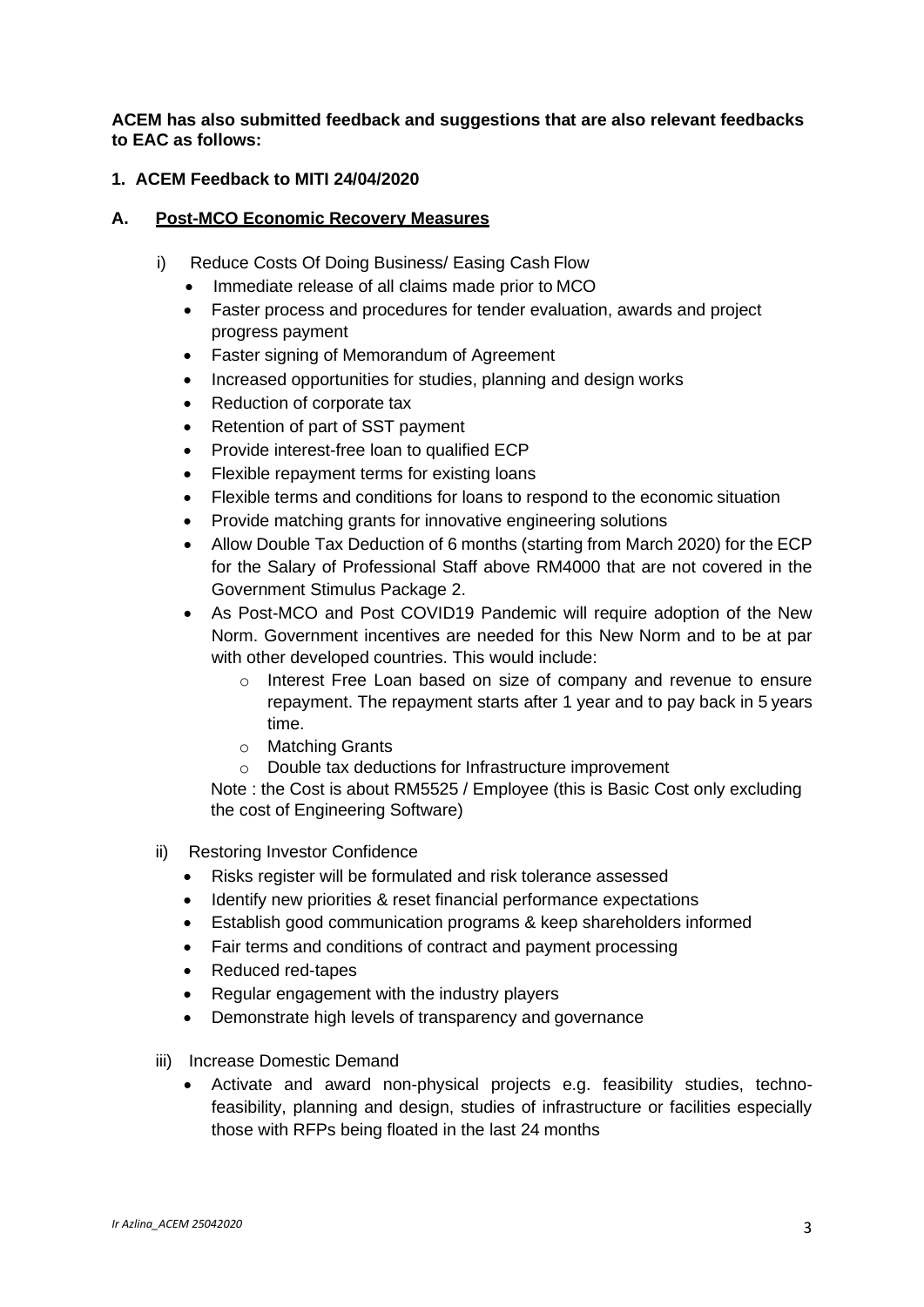- Resume partial opening and ultimately full opening of construction sites especially those advanced in progress
- Some projects to be brought forward through stimulus packages (eg public health related projects, utilities, rural development)
- iv) Supply Chain Sustainability/Self Sufficiency
	- Support & empathy to staffs
	- Working offline will be the new norm; establish dependable facilities for staff
	- Ensure affordable, fast & stable Internet coverage
	- Negotiate with software companies for affordable terms and conditions;
	- All government projects and authority to allow e-Submission and the use of blockchain technology;
	- Encourage all government meetings to be conducted on virtual platforms; and
	- Facilitate blockchain technology (while protecting business privacy).

# **2. ACEM Feedback to EAC 23/04/2020**

# **Mesyuarat berkaitan Isu-Isu Sektor Pembinaan bersama Wakil Badan Profesional**

- 1. YB Dato' Sri Mustapa Mohamed Menteri Kanan (Ekonomi)
- 2. Prof Tan Sri Dato' Dr Noor Azlan Ghazali Executive Director EAC
- 2. Feedback from ACEM
	- a) ACEM is concerned that based on the recent experience in applying for permit to work during MCO, **red tapes could stifle rapid revitalisation of the construction industry and the economy as a whole**.
	- b) The procedure should be simplified.
	- c) MITI and CIDB **need to understand the supply chain of the construction industry**.
	- d) **For construction, the input for Professional Services are mandatory for the Contractor to work**. This is because the works need to be supervised by the PSPs (Engineers and Architects) and to obtain the CCCs.
	- e) Thus a faster way is for the contractor to apply and include in their applications the names of the PSPs related to the project. The approvals shall then cover for all firms involved.
	- f) The idea for this relaxation to work during MCO is to have an early start to revitalise the construction industry. This is one of the main strategies to revitalise the economy as construction has a high economic multiplier effect within and across economic sectors.
	- g) However the process and procedures are onerous with conditions imposed on the firms that exposes them to high risk eg Item 19 of the MITI SoP. This dampens the enthusiasm shown by the Professional Services to apply.
	- h) The application procedures could be simplified if the **Ministries and Departments could give a higher degree of trust and confidence that the Professional Services would not deviate from their expected roles and responsibilities**. Most of the firms are well established and the professionals experienced. All are licensed and regulated by their respective Professional Bodies and would not do anything to jeopardise their registration.
	- i) Construction Industry is **not just about construction works but the feasibility studies, planning and design aspects** are integral.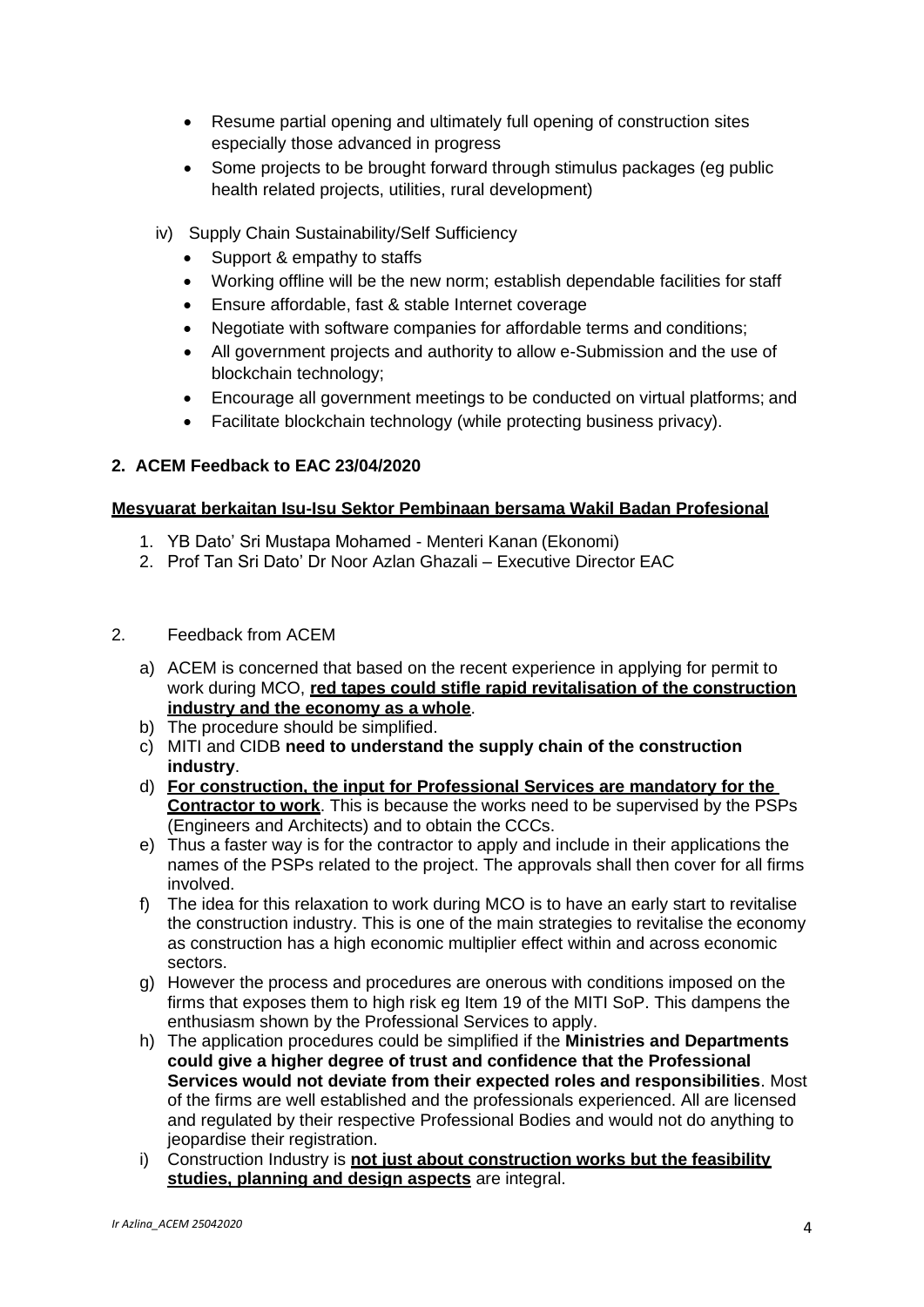- j) In fact this is very important for the sustainability of the revitalisation efforts. There cannot be construction works without designs and tender. Thus every effort should be given **to expedite "tender readiness" to sustain subsequent construction works**.
- k) Therefore **this aspect of activities should also be allowed during MCOs**. Moreover ECPs are concern that deliverables be met on time to avoid penalties.
- l) **Clients (including Government sector) too are concern as delays will affect project deliveries** and eg for the private developers, penalties from house buyers.
- m) More than 95% of ECPs are SMEs. All are vulnerable to fluctuations in cashflow. They therefore need to start work soonest. No work, No income, paycuts and staff cuts will be inevitable.
- n) Thus the Government should allow them to go work under MCO.
- o) This is the same principle applied to the smaller G1 and G2 contractors.
- p) At the same time, all claims should be released immediately. This will also relief the cashflow issues faced by ECPs
- q) The Kementerian Kesihatan is concern that mass return to work would jeopardise existing efforts to control covid-19. This is understandable and ACEM supports this concern.
- r) ACEM is confident that all ECPs will abide by the SoPs.
- s) Moreover, feedbacks received are that only about 50% of the workforce are prepared to return to office. Thus only 50% will return. Even then, with the SoP and concern by ECPs, many have agreed to have a rotation system involving only about 20-25% staffs and each will be required to come in for only 2 to 3 days per week. Even then these involved all those that need to use the software not accessible online.

### **2. ACEM Feedback to DG JPS 05/04/2020**

### **A.** *Pakej Ransangan Ekonomi* **to sustain ECPs (Engineering Consulting Practice) and retain employment**

- 1) To reduce red-tapes to expedite all interim claims. Adjustments can be made during final account closure.
- 2) To pay in full for the site supervision team that is forced to leave the construction site during the period of the Movement Control Order (MCO)
- 3) To reduce red-tapes to expedite the signing of Memorandum of Agreements (MOAs). The MOA is the main instrument to submit claims and release payments. In cases ECPs with Letters of Award (LOAs) have been instructed to start work and are unable to claim due to delays in signing the MOAs.
- 4) To reduce red-tapes in the process of selecting winning tenders and issuing the LOA.
- 5) To base the *Pakej Ransangan* on the theme "No ECPs is left behind".
- 6) The procurement system should be revised to expedite project award. No tenders for the moment. No technical proposals. Direct award. Selection can be based on the company track records and capacity that is already known by implementing agencies.
- 7) To review the claim and payment system to be based on monthly basis rather than on milestone basis.
- 8) For the Government to encourage the private sector to follow the Government policies on procurement and payment to ECP services under this trying times.
- 9) To allow for ECPs to undertake construction supervision instead of by the Government agencies.
- 10) To expedite and make fast and firm decisions on projects that have been awarded to ECPs but have been delay for even up to 2 years due to indecisions and frequent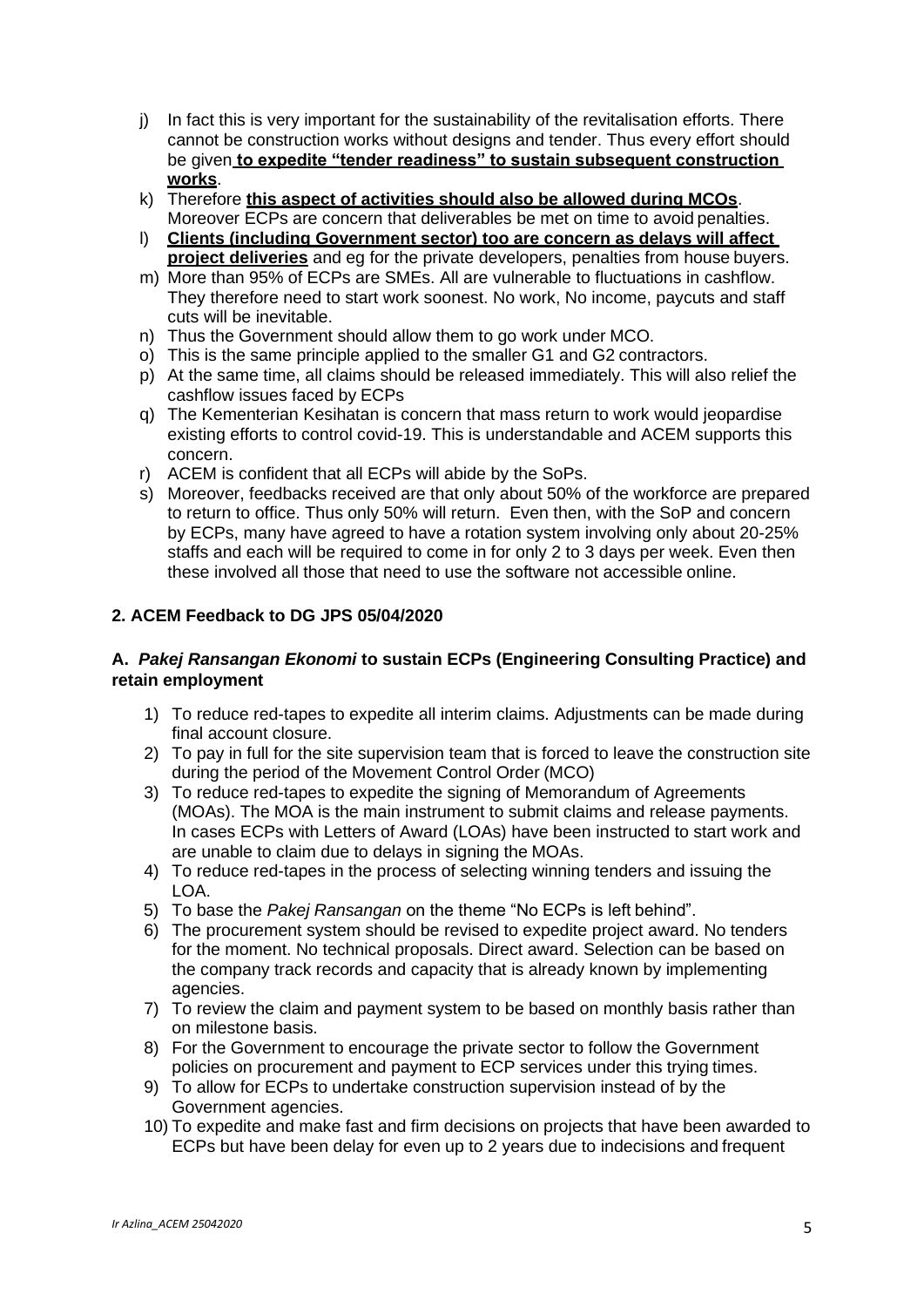changes in policies (e.g. rural water supply projects in Sarawak; Pan-Borneo Highway in Sabah).